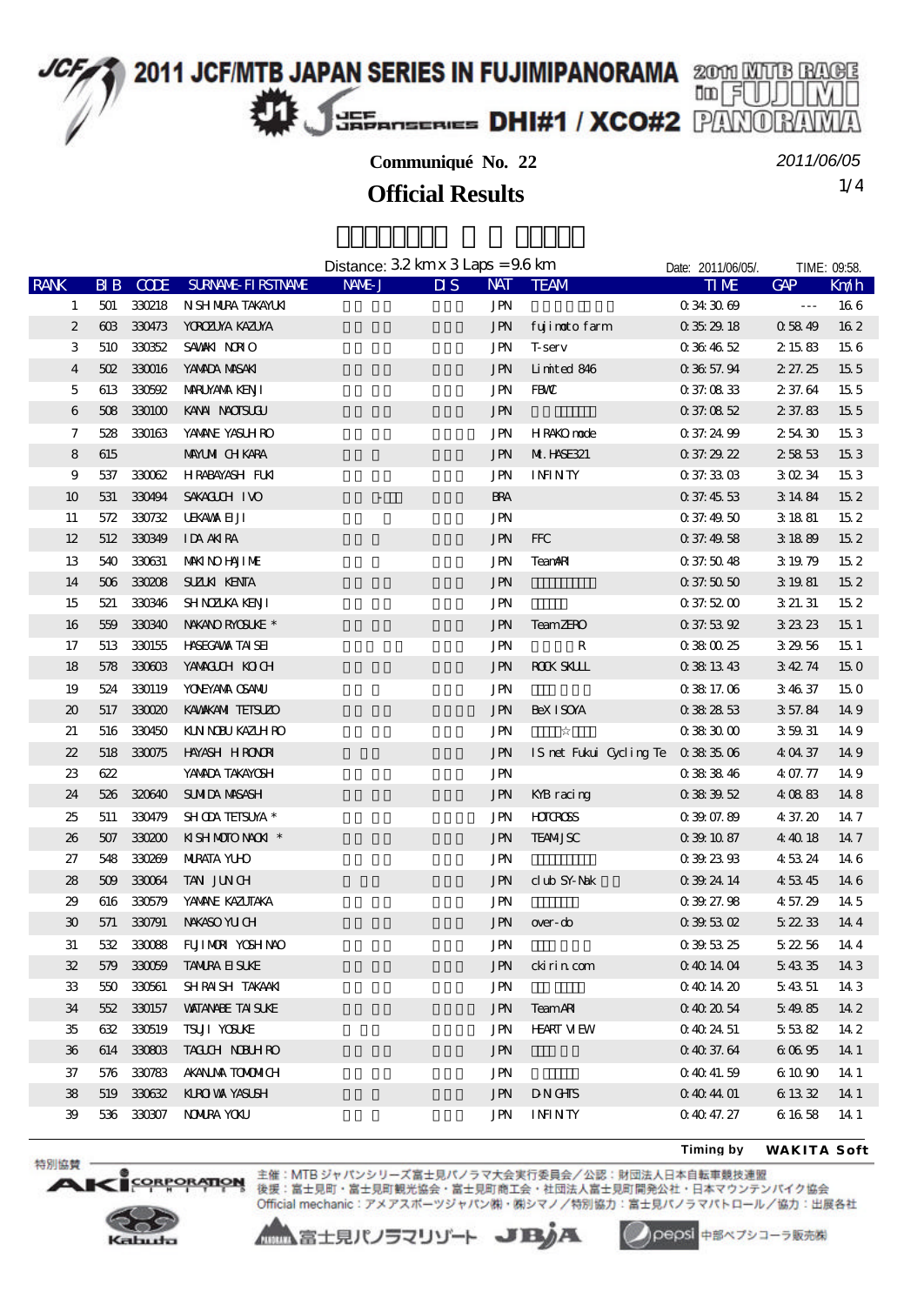

## **Communiqué No. 22**

2/4 **Official Results** *2011/06/05*

|                       |     |             |                          |        |                                   |            |                       | Date: 2011/06/05/. | TIME: 09:58.  |            |
|-----------------------|-----|-------------|--------------------------|--------|-----------------------------------|------------|-----------------------|--------------------|---------------|------------|
| <b>RANK</b>           | BIB | <b>CODE</b> | <b>SURNAL FI RSTNAME</b> | NAME J | $\overline{\mathbf{u}}\mathbf{s}$ | <b>NAT</b> | <b>TEAM</b>           | <b>TIME</b>        | $C\!\!A\!\!P$ | Km/h       |
| 40                    |     | 602 330086  | <b>MAISUMOIO YUIA</b>    |        |                                   | <b>JPN</b> | TeamProRide           | 0405135            | 62066         | 140        |
| 41                    | 538 | 330484      | <b>MAISUMOIO KOSUKE</b>  |        |                                   | <b>JPN</b> | PQ                    | 0405424            | 62355         | 140        |
| 42                    | 606 | 330358      | KILHKI SATORU            |        |                                   | <b>JPN</b> | subtleSvorks          | 0 40 54 41         | 62372         | <b>140</b> |
| 43                    | 593 | 330333      | ISHYANA YASUO            |        |                                   | <b>JPN</b> |                       | 0.41:07.83         | 6 37.14       | 140        |
| 44                    | 503 | 330154      | <b>CKANO TATSUKI</b>     |        |                                   | <b>JPN</b> | $\sqrt{2}$            | 0 41:08 84         | 63815         | 139        |
| 45                    | 555 | 330101      | <b>SCEJI MA YASUMJA</b>  |        |                                   | JPN        | <b>TeamZERO</b>       | 0 41:13 53         | 64284         | 139        |
| 46                    | 520 | 330197      | <b>DONOARE KATSUNOR</b>  |        |                                   | <b>JPN</b> | Duffy.RT              | 0 41:18 40         | 6 47.71       | 139        |
| 47                    | 570 | 330535      | <b>KATSURA JUN</b>       |        |                                   | <b>JPN</b> | Office TANEM          | 041:2032           | 64963         | 139        |
| 48                    | 551 | 330599      | <b>MIYALCH YASUSH</b>    |        |                                   | <b>JPN</b> | <b>SBCJ</b>           | 0 41:24 35         | 65366         | 139        |
| 49                    | 610 | 330663      | TAKELCH RYO              |        |                                   | <b>JPN</b> | <b>TeamGCN LLA</b>    | 041:2679           | 65610         | 138        |
| 50                    | 505 | 330275      | <b>HYOR KOUT</b>         |        |                                   | <b>JPN</b> | <b>TeamYRS</b>        | 041:31.42          | 7.0073        | 138        |
| 51                    | ങ്  | 330261      | IKARI YUKI               |        |                                   | <b>JPN</b> | <b>TEAMY OR</b>       | Q 41: 31. 14       | 7.0045        | 138        |
| 52                    | 628 | 330652      | AKIYANA DAISUKE          |        |                                   | <b>JPN</b> |                       | 041:3310           | 7.0241        | 138        |
| 53                    | 527 | 330347      | NACOYA TOSH YA           |        |                                   | JPN        | <b>TEAM</b>           | 041:3363           | 7.0294        | 138        |
| 54                    | 575 | 330140      | <b>KONIYANA HRONITSU</b> |        |                                   | <b>JPN</b> |                       | 041:4231           | $7.11 \& 62$  | 138        |
| 55                    | 595 | 330664      | <b>TANIRA RMKI</b>       |        |                                   | JPN        |                       | 0.41:51.70         | 7.21.01       | 137        |
| 56                    | 609 | 330385      | <b>TAKATSUKA SATOSH</b>  |        |                                   | <b>JPN</b> |                       | 0420677            | 7.3608        | 136        |
| 57                    | 580 | 330173      | <b>TAISUM HIEO</b>       |        |                                   | JPN        | <b>Club SY-Nak</b>    | 04207.20           | 7.3651        | 136        |
| 58                    | 554 | 330159      | <b>SHMADA RIKIYA</b>     |        |                                   | <b>JPN</b> | cki ri n com          | 0421073            | 7.4004        | 136        |
| 59                    | 543 | 330141      | <b>ITOMCHYA</b>          |        |                                   | <b>JPN</b> |                       | 0421396            | 7.4327        | 136        |
| $\boldsymbol{\omega}$ | 561 | 330194      | NSH KHJIRO               |        |                                   | <b>JPN</b> |                       | 0421549            | 7.4480        | 136        |
| 61                    | 522 | 330216      | <b>KOOA AISUNDU</b>      |        |                                   | <b>JPN</b> | CASSI!                | 0421578            | 7.4509        | 136        |
| 62                    | 523 | 330412      | <b>TODA KEI SUKE</b>     |        |                                   | <b>JPN</b> | <b>FUTURE</b>         | 0421963            | 7.4894        | 136        |
| 63                    | 620 | 330600      | YANADA TONOH SA          |        |                                   | JPN        | e-Bridge              | 0422316            | 7.52.47       | 135        |
| 64                    | 545 | 330571      | NWAZATO MASATO           |        |                                   | <b>JPN</b> | <b>BQ</b> with        | 0423017            | 7.5948        | 135        |
| 65                    | 619 |             | YAMACUH TAKASH           |        |                                   | JPN        | teamNZAC              | 0423227            | 801.58        | 135        |
| $\boldsymbol{\omega}$ | 623 |             | 330794 KITANIRA KOLHIRO  |        |                                   | <b>JPN</b> | Igname                | 0423426            | 8 03 57       | 135        |
| 67                    | 542 | 330129      | KOTAN TAKASH             |        |                                   | JPN        |                       | 04241.76           | 8 11 07       | 134        |
| 68                    | 563 | 330513      | <b>MATUMOTO KENYZI</b>   |        |                                   | <b>JPN</b> | Ore on Ore            | 04247.11           | 8 16 42       | 134        |
| $\boldsymbol{\omega}$ | 612 | 330029      | <b>SATO JUN</b>          |        |                                   | <b>JPN</b> |                       | 0425591            | 82522         | 134        |
| $\boldsymbol{\pi}$    |     | 544 330260  | <b>I WILE RAUSLIKE</b>   |        |                                   | <b>JPN</b> | SY nak                | 0425687            | 8 26 18       | 134        |
| 71                    | 621 | 330757      | <b>ISOAKIO</b>           |        |                                   | <b>JPN</b> | /IECOJA               | 04257.80           | 8 27.11       | 134        |
| 72                    | 599 | 330018      | <b>ENOLHRON</b>          |        |                                   | <b>JPN</b> | <b>ENLESS/ProRide</b> | 0431428            | 84359         | 133        |
| 73                    | 565 | 330121      | NAKANIRA MOTOH KO        |        |                                   | <b>JPN</b> |                       | 0431876            | 84807         | 132        |
| 74                    | 627 | 330695      | <b>SUNKO KAZUH SA</b>    |        |                                   | <b>JPN</b> |                       | 0432463            | 85394         | 132        |
| 75                    | 582 | 330365      | YANANOTO KAZLH RO        |        |                                   | JPN        |                       | 0432614            | 85545         | 132        |
| 76                    | 624 |             | <b>HRADA KOJTA</b>       |        |                                   | <b>JPN</b> | KYBracing             | 0434902            | 9 18 33       | 131        |
| 77                    | 553 | 330122      | NWASH MA NONDAI          |        |                                   | <b>JPN</b> | ${\bf R}$             | 0435047            | 9 19 78       | 13 1       |
| 78                    |     | 573 330688  | UISLA MINORU             |        |                                   | <b>JPN</b> |                       | 0435455            | 92386         | 131        |
|                       |     |             |                          |        |                                   |            |                       |                    |               |            |

**Timing by** *WAKITA Soft*



ORPORATION

特別協賛

 $\mathbf{A}$ 

主催: MTB ジャパンシリーズ富士見パノラマ大会実行委員会/公認:財団法人日本自転車競技連盟 後援:富士見町・富士見町観光協会・富士見町商工会・社団法人富士見町開発公社・日本マウンテンパイク協会 Official mechanic: アメアスポーツジャパン㈱・㈱シマノ/特別協力:富士見パノラマパトロール/協力:出展各社

▲▲富士見パノラマリゾート JBJA

pepsi 中部ペプシコーラ販売株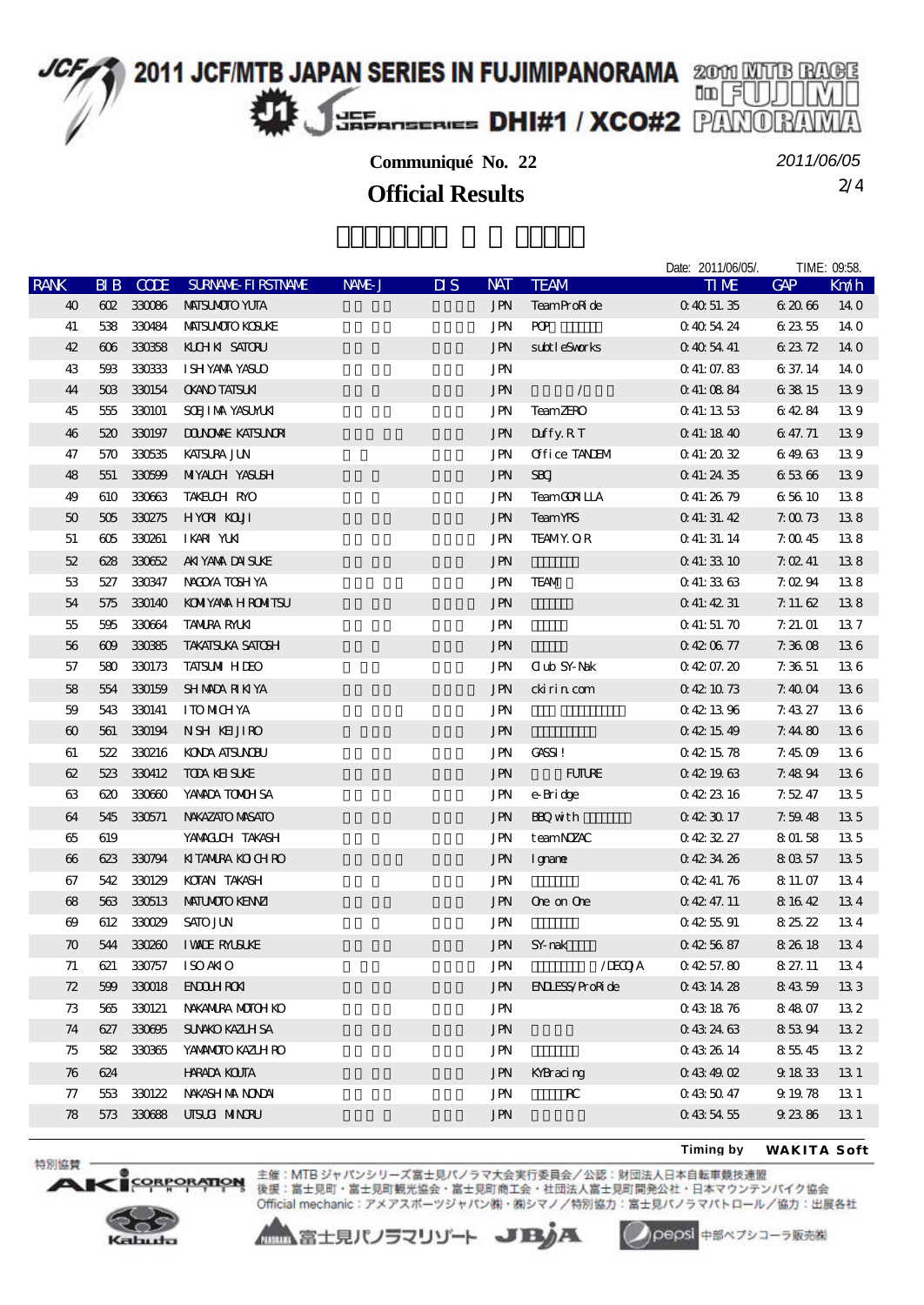

**Communiqué No. 22**

3/4 **Official Results** *2011/06/05*

|                       |                               |             |                            |        |                                   |                          |                       | Date: 2011/06/05/. | TIME: 09:58. |                 |
|-----------------------|-------------------------------|-------------|----------------------------|--------|-----------------------------------|--------------------------|-----------------------|--------------------|--------------|-----------------|
| <b>RANK</b>           | $\overline{B}$ $\overline{B}$ | <b>CODE</b> | <b>SURVANE FI RSTIVANE</b> | NAME J | $\overline{\mathbf{u}}\mathbf{s}$ | <b>NAT</b>               | <b>TEAM</b>           | <b>TIME</b>        | <b>GAP</b>   | Kndh            |
| 79                    | 583                           | 330318      | <b>NSIOKHSUKE</b>          |        |                                   | JPN                      |                       | 0435457            | 92388        | 13 1            |
| 80                    | 577                           | 330250      | <b>SAKLMA YASUSH</b>       |        |                                   | <b>JPN</b>               | 48                    | 0440077            | 93008        | 130             |
| 81                    | 626                           | 330786      | <b>SHRAKAVAX HROSUKE</b>   |        |                                   | JPN                      | Rise Ride             | 044 05 51          | 93482        | 130             |
| 82                    | 607                           |             | HASH MOTO SHOOD            |        |                                   | <b>JPN</b>               | <b>ININTY</b>         | $0.44 \times 40$   | 93871        | 130             |
| 83                    | 618                           | 330694      | N SHMYA YUSUKE             |        |                                   | JPN                      | YКК                   | 044 13 35          | 94266        | 130             |
| 84                    | 584                           | 330789      | <b>HASECAVAX TAKASH</b>    |        |                                   | <b>JPN</b>               | <b>TeamGCN LLA</b>    | 044 1645           | 94576        | 130             |
| 85                    | 592                           | 330339      | <b>HAYASE KENTARO</b>      |        |                                   | JPN                      |                       | 0 44 17 49         | 94680        | 130             |
| 86                    | 549                           | 330629      | <b>HAYAKANS YUKI</b>       |        |                                   | <b>JPN</b>               | <b>TEAMPRORIE</b>     | 0441942            | 94873        | 129             |
| 87                    | 574                           | 330297      | <b>SHNOACA HARLH KO</b>    |        |                                   | JPN                      |                       | 0445452            | 102383       | 128             |
| 88                    | 525                           | 330402      | SAI TO TAKASH              |        |                                   | <b>JPN</b>               | bi ci noko com        | $0\,45\,27.50$     | 105681       | 126             |
| 89                    | $\boldsymbol{\alpha}$         | 330099      | KOBAYASH YUHU              |        |                                   | JPN                      |                       | 0453349            | 11:0280      | 126             |
| $\boldsymbol{\omega}$ | 529                           | 330635      | <b>HARA YOSH ZIMI</b>      |        |                                   | <b>JPN</b>               |                       | 0455435            | 11:2366      | 125             |
| 91                    | 585                           | 330651      | <b>II DUKA TAKUYA</b>      |        |                                   | <b>JPN</b>               | <b>RIE</b> to FUN     | 0.4557.10          | 11:26 41     | 125             |
| 92                    | 541                           |             | 330514 FURUTAN HROSH       |        |                                   | $\operatorname{J\!P\!N}$ | <b>B</b>              | 0.4607.97          | 11: 37. $28$ | 124             |
| $\mathfrak{B}$        | 581                           | 330578      | TAKAHNSH KAZUH KO          |        |                                   | JPN                      | <b>ENLESS/ProRide</b> | 0461642            | 11:45 73     | 124             |
| 94                    | 591                           | 320729      | <b>COKAN UTATSU</b>        |        |                                   | <b>JPN</b>               | <b>RIE</b> to FUN     | 0.462215           | 11:51.46     | 124             |
| 95                    | 586                           | 330296      | KOBAYASH KOJI              |        |                                   | JPN                      |                       | 0463215            | 12 01.46     | 123             |
| 96                    | 594                           | 330042      | <b>KINSHTA SHN CHRO</b>    |        |                                   | <b>JPN</b>               |                       | 0.463941           | 120872       | 123             |
| 97                    | 589                           | 330731      | <b>OMDR</b> HROAKI         |        |                                   | JPN                      | <b>NIE</b> to FUNBE.  | 0465690            | 12 26 21     | 122             |
| 98                    | 611                           | 330805      | YOSH NIZU TOU              |        |                                   | $\operatorname{J\!P\!N}$ |                       | 0.465840           | 12 27.71     | 122             |
| 99                    | 566                           | 330510      | SHBATA HROAKI              |        |                                   | <b>JPN</b>               |                       | 0.465879           | 12 28 10     | 122             |
| 100                   | 633                           | 330545      | I SH MAISU KAISUAI         |        |                                   | <b>JPN</b>               | $\alpha$              | 047.1820           | 12, 47, 51   | 12 <sub>1</sub> |
| 101                   | 600                           | 330112      | <b>ASANO TSUTOMU</b>       |        |                                   | <b>JPN</b>               |                       | 0.47:27.72         | 12,57,03     | 12 <sub>1</sub> |
| 102                   | 556                           | 330338      | <b>SH MIZU TAKLYA</b>      |        |                                   | <b>JPN</b>               | <b>TeamZERO</b>       | 047.3053           | 1259.84      | 12 <sub>1</sub> |
| 10B                   | 631                           | 330745      | KONOU SHIHI                |        |                                   | JPN                      |                       | 0.47:40.97         | 13 10 28     | 120             |
| 104                   | 590                           | 330814      | YANADA TAKASH              |        |                                   | $\operatorname{J\!P\!N}$ |                       | 0 47.54 45         | 13 23 76     | 120             |
| 105                   | 539                           | 330188      | <b>TANKA YOSHHRO</b>       |        |                                   | JPN                      |                       | 047.5478           | 13 24 09     | 120             |
| 106                   | 598                           | 330401      | NZAKI KATSUMI              |        |                                   | <b>JPN</b>               | <b>Md</b> Boars       | 0483452            | 14 03 83     | 11.8            |
| 107                   | 587                           |             | <b>MAISUZAMA KENTARO</b>   |        |                                   | JPN                      | UNS                   | 0483917            | 14 08 48     | 11.8            |
| 108                   | 562                           | 330447      | <b>SAVADA ATSUSH</b>       |        |                                   | <b>JPN</b>               | <b>KAMIHACI</b>       | 0501567            | 154498       | 11.4            |
| 109                   |                               | 530 330503  | NAKANIRA AKIHRO            |        |                                   | JPN                      | <b>TeamSpeed</b>      | 0 54 17 56         | 194687       | 106             |
| 110                   |                               | 567 330471  | SEKI ELJI                  |        |                                   | <b>JPN</b>               | <b>BBQ</b>            |                    | $-1$ Lap     | 11.8            |
| 111                   |                               | 546 330285  | HRAI TOSHNORI              |        |                                   | <b>JPN</b>               | <b>TEAMSUZIKI</b>     |                    | $-1$ Lap     | 11.7            |
| 112                   |                               | 547 330377  | I SHZIMI MITSUHRO          |        |                                   | <b>JPN</b>               |                       |                    | $-1$ Lap     | 11.6            |
| 113                   | 597                           | 330067      | YANA SHJHI                 |        |                                   | JPN                      |                       |                    | $-1$ Lap     | 11.6            |
| 114                   | 604                           |             | <b>FUKISH NA MASASH</b>    |        |                                   | <b>JPN</b>               |                       |                    | $-1$ Lap     | 11.4            |
| 115                   |                               | 630 330702  | <b>MAKINO YOSH NORI</b>    |        |                                   | <b>JPN</b>               |                       |                    | $-1$ Lap     | 11.4            |
| 116                   |                               | 617 330746  | <b>HDREESAKU</b>           |        |                                   | $\operatorname{J\!P\!N}$ | c-kirin com           |                    | $-1$ Lap     | 11.4            |
| 117                   |                               | 568 330195  | YASUDA YUTA *              |        |                                   | JPN                      |                       |                    | $-1$ Lap     | 11.3            |
|                       |                               |             |                            |        |                                   |                          |                       |                    |              |                 |

**Timing by** *WAKITA Soft*



**ORPORATION** 

特別協賛

 $\triangle$ 

主催: MTB ジャパンシリーズ富士見パノラマ大会実行委員会/公認:財団法人日本自転車競技連盟 後援:富士見町・富士見町観光協会・富士見町商工会・社団法人富士見町開発公社・日本マウンテンパイク協会 Official mechanic: アメアスポーツジャパン㈱・㈱シマノ/特別協力:富士見パノラマパトロール/協力:出展各社

▲▲富士見パノラマリゾート JBA

Oepsi 中部ペプシコーラ販売株